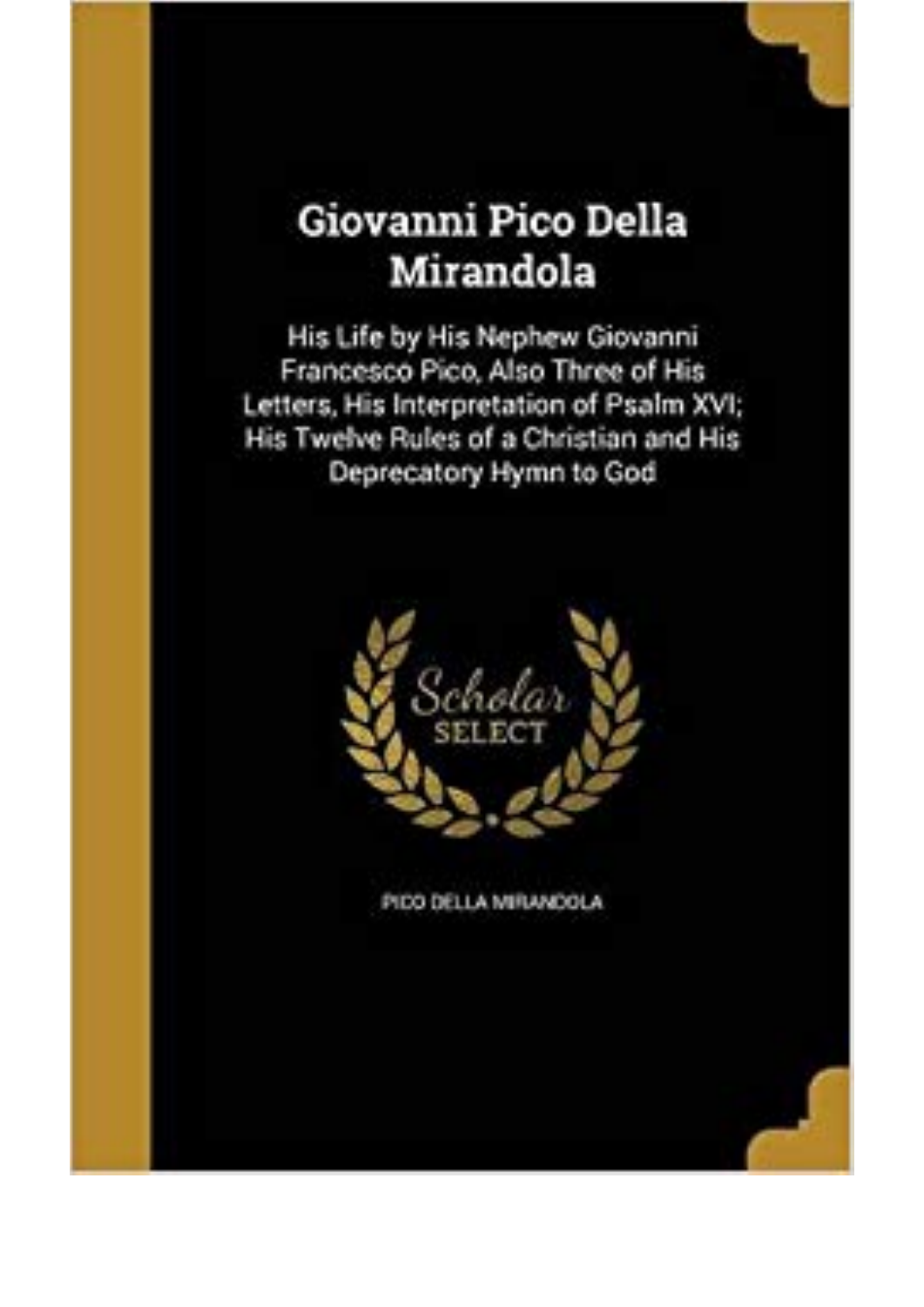## **Giovanni Francesco Pico Della Mirandola and**

## **Giovanni Pico Della Mirandola**

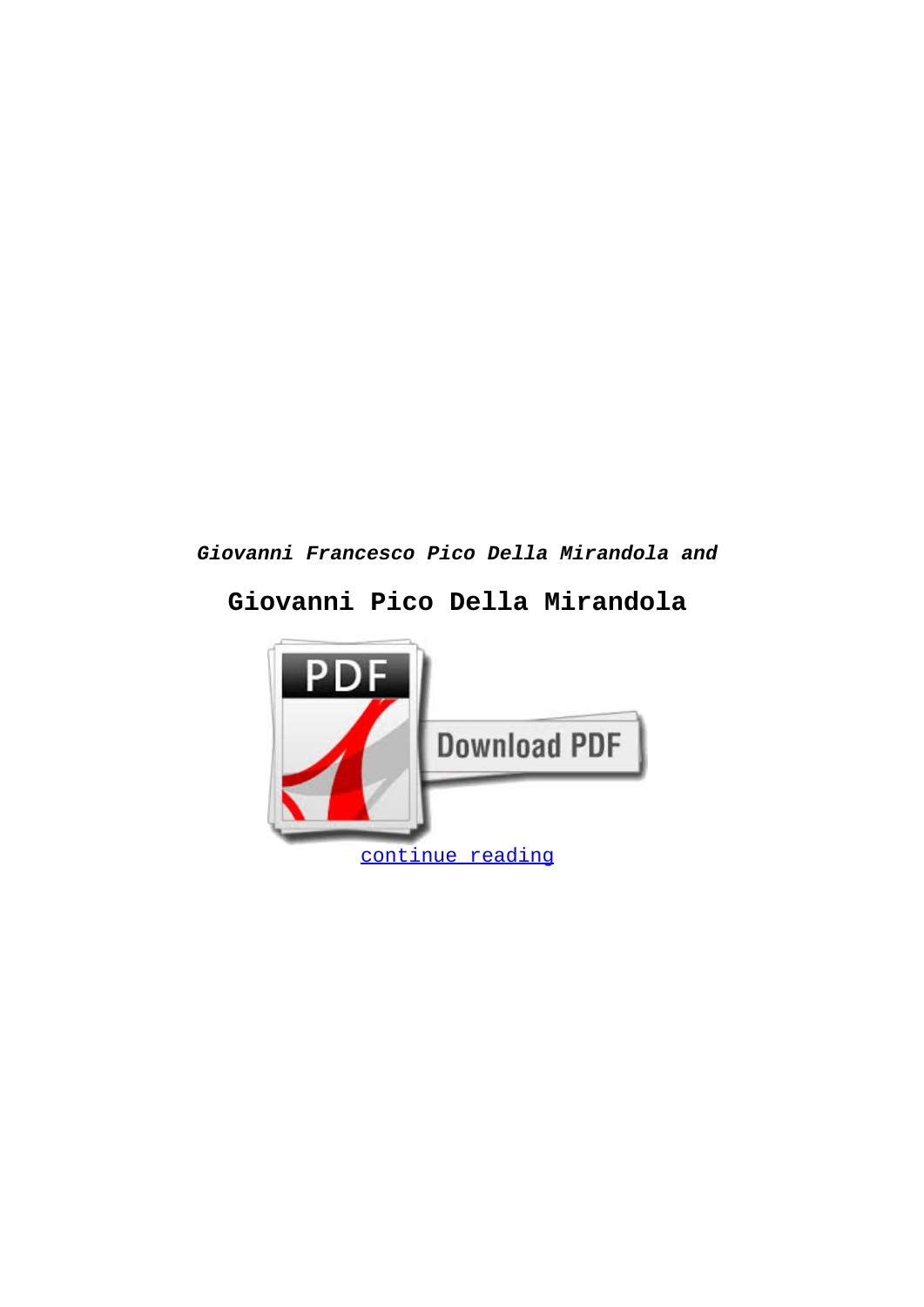This work has been selected by scholars to be culturally important, and is portion of the knowledge base of civilization as we know it. Within america, you may freely duplicate and distribute this function, as no entity (specific or corporate) has a copyright on your body of the work. Therefore, you will notice the original copyright references, library stamps (because so many of these functions have been housed in our most important libraries all over the world), and additional notations in the work.As a reproduction of a historical artifact, this work might contain missing or blurred web pages, poor photos, errant marks, etc. This function was reproduced from the original artifact, and remains as true to the original work as possible.This work is in the public domain in the usa of America, and perhaps other nations. Scholars believe, and we concur, that this work is essential enough to become preserved, reproduced, and made generally available to the public. We appreciate your support of the preservation process, and many thanks for being an important part of keeping this knowledge alive and relevant.



[continue reading](http://bit.ly/2Tge8Fv)